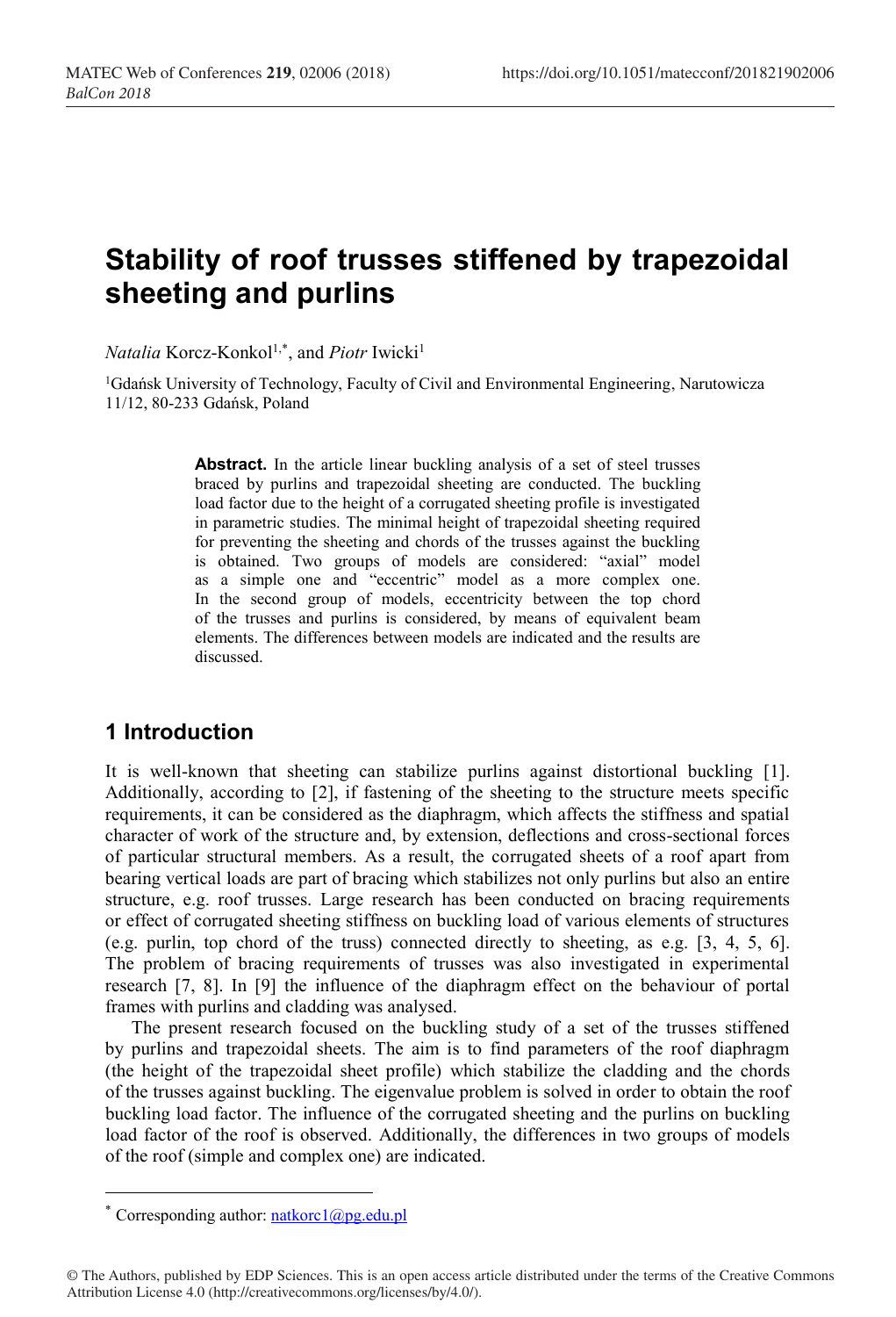Two-side fastening of the sheeting (instead of four-side fastening) is taken into account, in the case of roofs with purlins it occurs more frequently in engineering practice. The sheeting is fastened to the purlins, which rest on the top chords of the trusses. There is no direct connection between sheeting and trusses except the connection with gable trusses, which is performed using special elements, the so-called shear connectors.

#### **2 Structure description**

The roof shown in Fig. 1 and Fig. 3 is considered in the parametric analysis. The model was built following the structure studied in [5]. The main structural elements of the roof are five 24 m long trusses with the depth in the middle equal to 1,61 m. Truss chords and two compressed diagonals near the supports are made of 2L profiles (top chord - 2L 90×90×9, bottom chord - 2L 80×80×8 and two diagonals - 2L 65×65×7). Other diagonals consist of U65 profile. The truss spacing is 6 m. Roof decking made of trapezoidal sheets rests on Z-purlins located every second truss joint  $(2.4 \text{ m spacing}, Z \, 250 \times 60 \times 2 \text{ profile})$ . The geometry of the trapezoidal cladding profile is presented in Fig. 2. It was assumed that the height *h* of the corrugated sheeting profile may vary between 20 mm and 70 mm, other geometric parameters are constant.



**Fig. 1.** Roof structure - axonometric view.



**Fig. 2.** Trapezoidal sheeting geometry [mm].

## **3 Numerical model**

Linear buckling analyses of the roof are carried out by means of program Robot Structural Analysis Professional [10]. Truss chords and purlins are applied in numerical models as spatial beam elements with six degrees of freedom in node. The connections between truss elements are rigid except the diagonals that are connected to the truss chords by in-plane hinges. Corrugated sheets are substituted by equivalent orthotropic shell elements.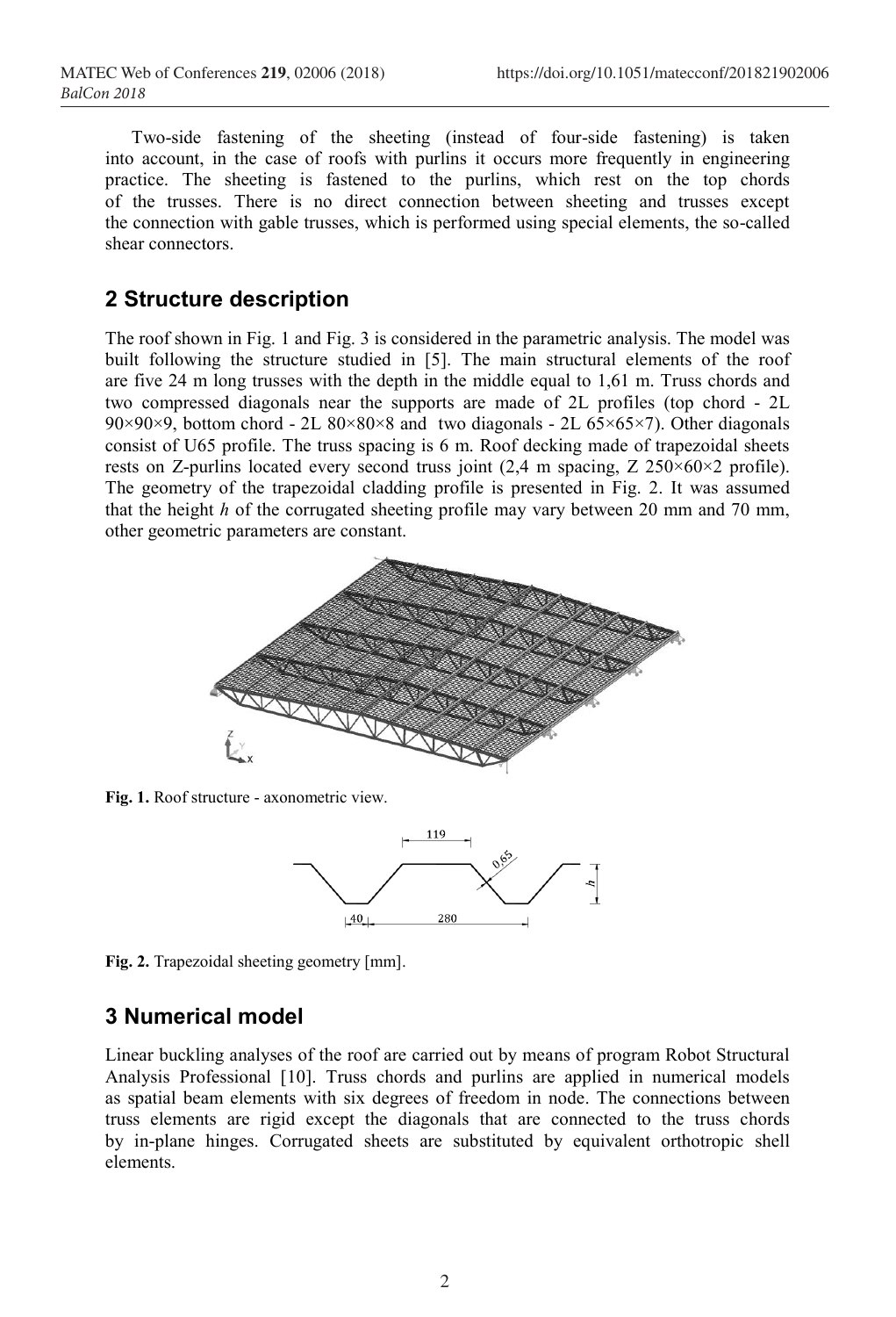Trusses, as parts of a single-storey steel building, are supported according to the scheme presented in Fig. 3. The load, corresponding to self weight and snow, is applied on the sheeting surface in vertical direction with the value  $1.74 \text{ kN/m}^2$ .

Two groups of models are built: the first group with sheeting, purlins and top chord of the trusses modelled at the same plane ("axial" models) and the second group – distinguishing the levels of the roof elements ("eccentric" models).

In the "eccentric" models the approach based on [11, 12] is adopted in order to include the fact of two sides fastening of the sheeting. Equivalent spatial beam elements are implemented with the length corresponding to the eccentricity between the top chord of the truss axis and purlin axis (see Fig. 4). Element with the length of 160 mm is applied. The sheeting is connected directly to purlins (in the axis plane, without any eccentricity included). The spacing of the nodes connecting purlins and sheets corresponds to the spacing of the purlin-sheeting fasteners (case of fastening in every corrugation is taken into consideration). As a result, two layers of the roof structure are built. Cantilevered elements are applied, with rigid connection to the truss top chords and with hinged connection to the purlins (axial and truss-in-plane rotation is released). The scheme of the releases is the result of the approximation of the connection detail of the top chord of the truss (2L profile), the purlin (Z profile) and the sheeting. In the present study flexibility of the fasteners and connections are not included. The cross-section of the equivalent element is not calculated, the rigid profile is chosen (HEA 100 profile).



**Fig. 3.** Roof structure - static scheme [mm].



Fig. 4. Detail of the eccentricity connection (top chord – purlin - sheeting).

Substitution trapezoidal sheeting by the equivalent orthotropic shell model is performed using a tool implemented in ARSA software. This tool, available also in many other computational programs for numerical 3D analyses of the structures, computes the stiffness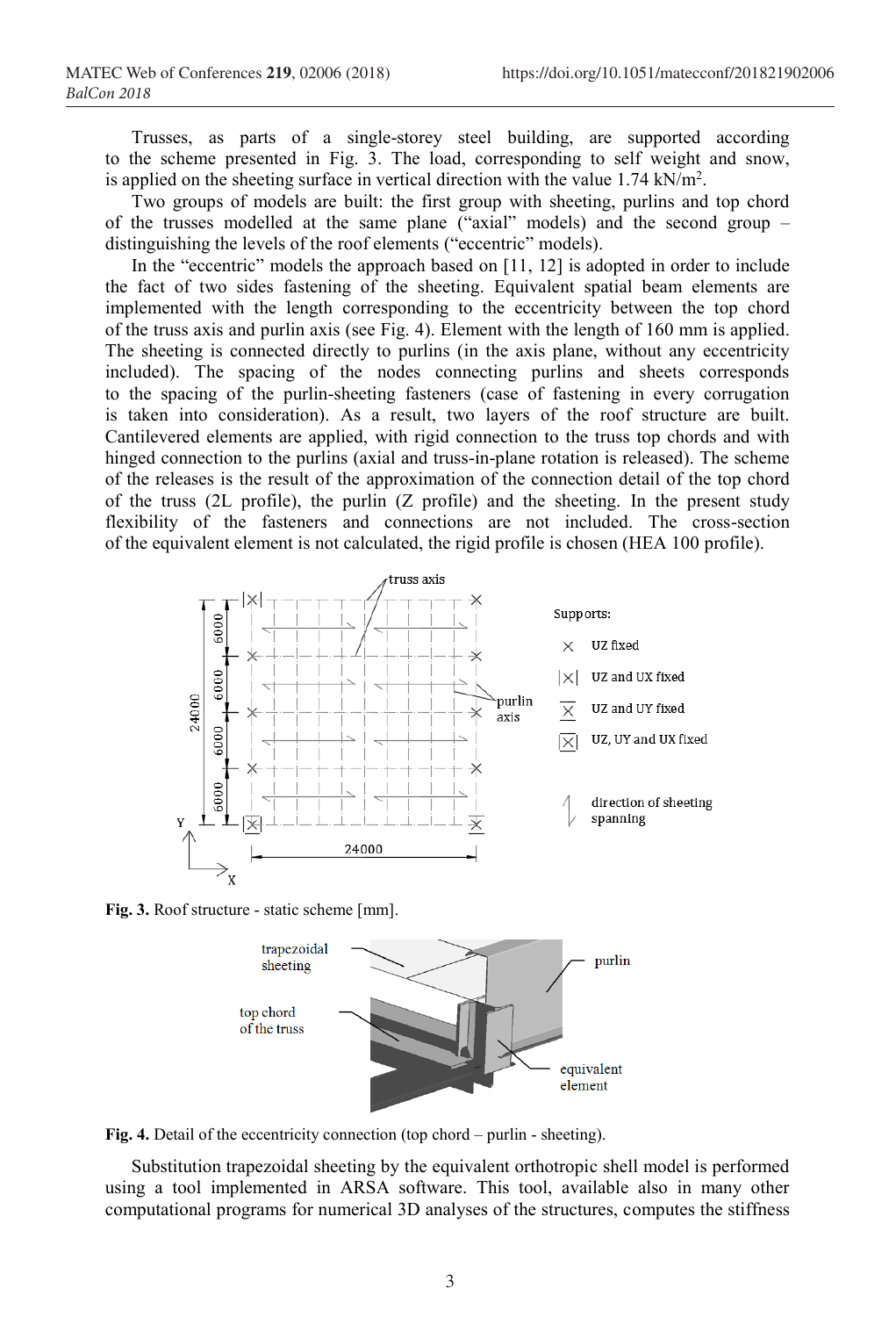matrix terms based on the trapezoidal plate geometry selected by the user (the user is not obliged to calculate the matrix terms himself [10]. Obviously, this approach is only an approximation. This issue is widely discussed in [13, 14, 15].

## **4 Results of numerical simulations**

The values of the roof buckling load factor due to the height of the corrugated sheeting, obtained for both "axial" and "eccentric" models, are presented in Table 1 and Fig. 5. Samples of the buckling modes corresponding to the lowest values of buckling load acting downward are presented in Fig. 6a-c.

| The height h<br>of the sheeting<br>[mm] | "Axial" model                            |                           | "Eccentric" model                        |                           |
|-----------------------------------------|------------------------------------------|---------------------------|------------------------------------------|---------------------------|
|                                         | <b>Buckling load</b><br>factor $\lambda$ | <b>Buckled</b><br>element | <b>Buckling load</b><br>factor $\lambda$ | <b>Buckled</b><br>element |
| 20                                      | 0,48                                     | sheet                     | 0,42                                     | sheet                     |
| 25                                      | 0.75                                     | sheet                     | 0.65                                     | sheet                     |
| 30                                      | 1,08                                     | sheet                     | 0.94                                     | sheet                     |
| 35                                      | 1,25                                     | diagonal                  | 1,28                                     | sheet                     |
| 40                                      | 1,25                                     | diagonal                  | 1,49                                     | diagonal                  |
| 70                                      | 1,25                                     | diagonal                  | 1,49                                     | diagonal                  |

**Table 1.** Buckling load factor  $\lambda$  of the roof due to the height of the corrugated sheeting.



**Fig. 5.** The buckling load factor  $\lambda$  of the roof due to the height of the corrugated sheeting.

The increase of the buckling load of the roof with the increase of corrugated sheet height was observed in both groups of models. For "eccentric" models it was also found that for sheets with the height 40 mm and higher the critical load does not increase (in the case of "axial" model it occurred for sheets 35 mm high). Minimal depth of the roof decking required for stabilization of the roof is therefore 40 mm according to "eccentric" models and 35 mm according to "axial" models. The buckling mode for a 40 mm high cladding corresponding to downward loading is presented in Fig. 6c. Buckling of the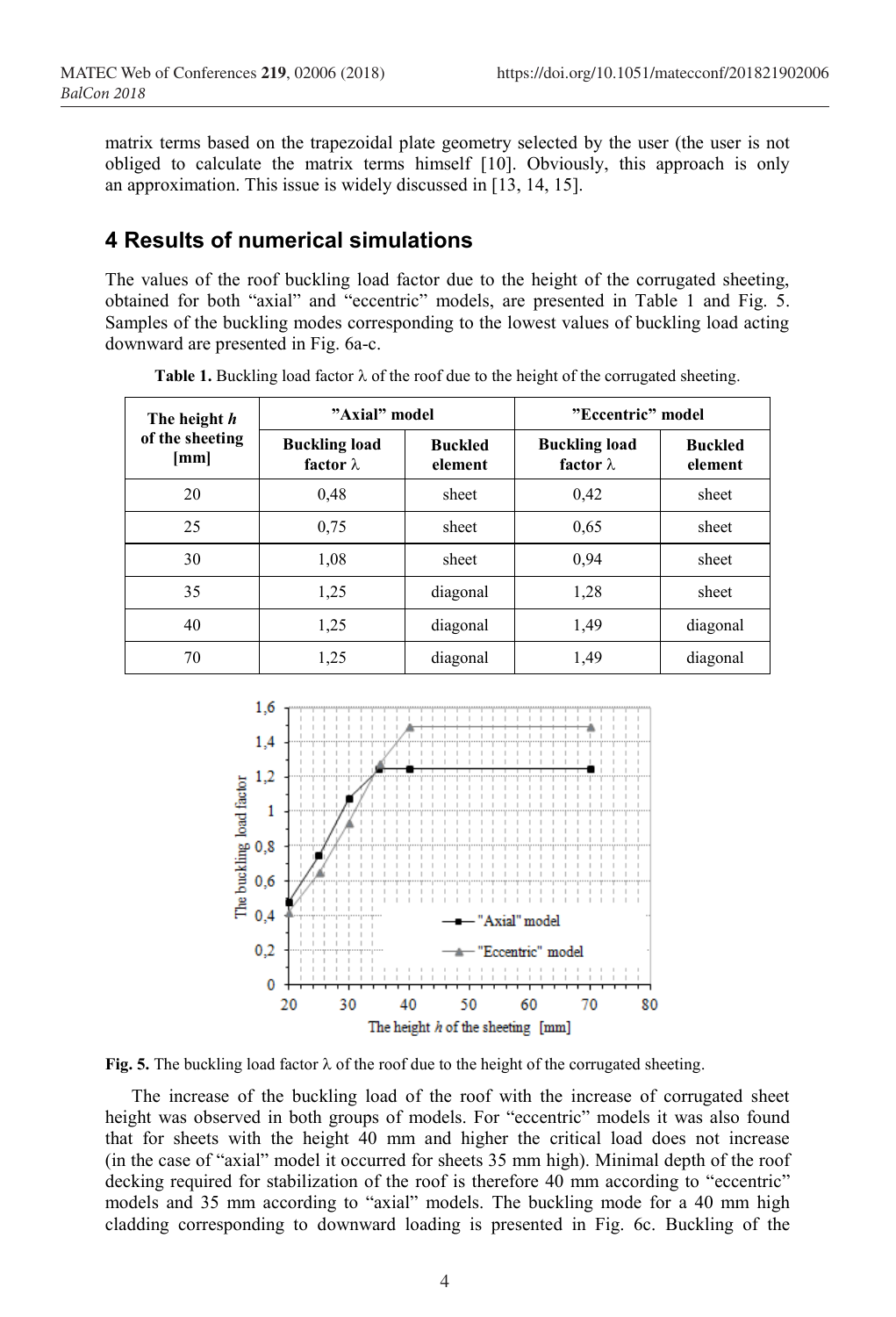compressed U-profile diagonal occurred. Further increase of buckling load can be achieved increasing the cross-section of this diagonal.

The results of present studies can be compared to the results obtained in [5], where the same trusses were analysed, but in a slightly different support scheme and with the cladding system without purlins (instead of a purlin roof structure). In this case the minimal height of the roof cladding required for stabilization of the truss was 50 mm.

The lowest values of buckling load for corrugated decking with the profile higher than 30 mm in case of "eccentric" model (and 25 mm in case of "axis" model) correspond to upward loading of the roof caused e.g. by wind suction.

Fig. 5 shows the difference between the results obtained for two groups of models. As long as the sheeting is the crucial element in the light of buckling analyses, the "axial" model gives a higher buckling load factor than the "eccentric" model. It is induced by the fact that "axial" model does not consider two sides fastening of the sheeting (fastening only in two edges - to the purlins), which is accounted in "eccentric" models. Instead, when the diagonal begins to be the crucial element, the relation is opposite: the "axial" model gives lower buckling load factor than the "eccentric" model. It can be explained by the fact that the eccentricity of the connection between rafter and purlin included in a numerical model using equivalent element leads to the stiffness increase in the truss nodes. The diagonals buckle mainly in the truss plane, but also slightly out of plane. That can be the reason why the models with equivalent elements applied show the diagonals more rigidly supported compared to diagonals in "axial" models.



**Fig. 6.** The first buckling mode corresponding to: a) roof without trapezoidal sheeting ("eccentric" model,  $\lambda=1,17$ , b) roof with trapezoidal sheeting ( $h=30$  mm, "axial" model), c) roof with trapezoidal sheeting  $(h = 40$  mm, "eccentric" model).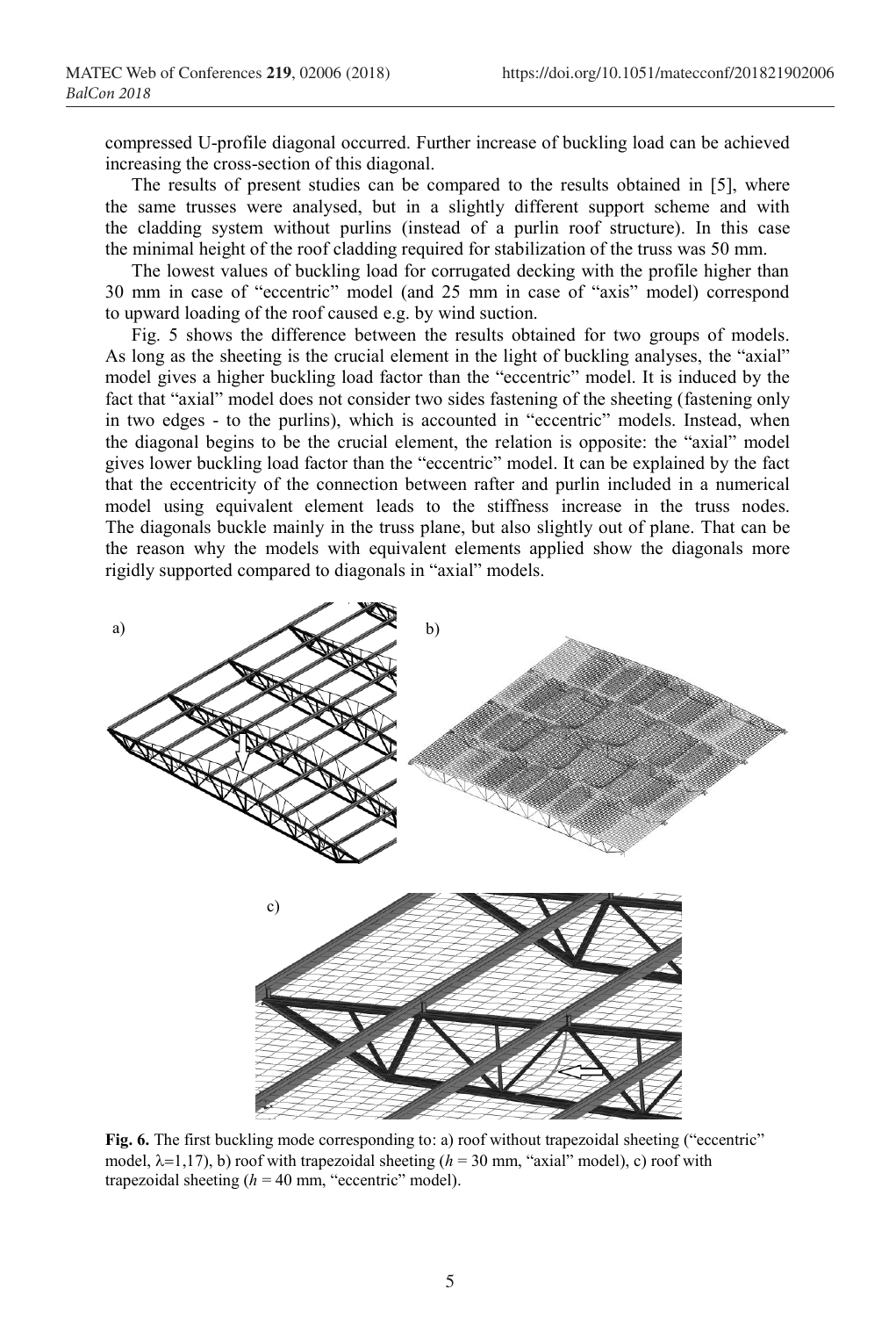#### **5 Conclusions**

The paper presents the results of stability studies on the set of trusses stiffened by purlins and corrugated cladding. In the parametric analysis of the roof a minimal height of the trapezoidal sheeting required for preventing the sheeting and the chords of the trusses against the buckling was obtained and the buckling load factor due to the height of the corrugated sheeting was investigated. Two groups of roof models ("axial" model as a simple one and "eccentric" model as a more complex one) were considered. Their differences were discussed consecutively.

As it was mentioned, applying trapezoidal sheeting by the equivalent orthotropic shell model and including the eccentricity of the members using equivalent spatial beam elements lead to approximation. In the second group of models, the eccentricity between the top chord of the trusses and the purlins is considered and the spacing of the nodes connecting sheeting and purlins corresponds to the spacing of the sheet - purlin fasteners. However, the flexibility of fasteners and connections, e.g. truss - purlin connection, purlin - sheets connection, seam fasteners (sheet - sheet connection) is omitted. Obtaining real flexibility of the connection and evaluation of the influence of them on the stability of the roof requires extra studies. Non-linear static analysis of an imperfect structure and shell model analysis of an entire structure are planned to verify the LBA results.

#### **References**

- 1. J. Bródka, R. Garncarek, K. Miłaczewski, *Corrugated sheets in steel building* (Arkady, Warszawa, 2009)
- 2. European Recommendations for the Application of Metal Sheeting Acting as a Diaphragm. Stressed Skin Design. ECCS - TC7, TWG 7.5 (1995)
- 3. B. Gosowski, *Spatial stability of braced thin-walled members of steel structures*, Journal of Constructional Steel Research, **59**, 839-865 (2003)
- 4. A. Biegus, D. Wojczyszyn, *Buckling length of chords out of the truss plane.* Inżynieria i Budownictwo, **11/2004** (2004)
- 5. P. Iwicki, *Stability of roof trusses stiffened by corrugated sheets,* In W. Pietraszkiewicz, I. Kreja (Eds), *Proceedings of the 9th SSTA Conference "Shell Structures. Theory and Applications, Vol. 2"*, 113-116 (CRC Press/Balkema, 2010).
- 6. A. Biegus, *Trapezoidal sheet as a bracing preventing flat trusses from out-of-plane buckling*, Archives of Civil and Mechanical Engineering, **15**, 735-741 (2015)
- 7. J. Jankowska-Sandberg, J. Kołodziej, *Experimental study of steel truss lateraltorsional buckling,* Engineering Structures, **46**, 165-172 (2013)
- 8. M. Krajewski, P. Iwicki, *Analysis of brace stiffness influence on stability of the truss,* International Journal of Applied Mechanics and Engineering, **20**, No.1, 97-108 (2015)
- 9. Zs. Nagy, A. Pop, I. Mois, R. Ballok, *Stressed Skin Effect on the Elastic Buckling of Pitched Roof Portal Frames,* Structures, **8**, 227–244 (2016)
- 10. Robot Structural Analysis Professional, *User Manual* (Autodesk Inc 2015), http://help.autodesk.com/view/RSAPRO/2015/ENU/
- 11. J. Goczek, J. Juchniewicz, Ł. Supeł, *Wpływ pionowego stężenia rygla pełnościennego na zachowanie się ramy płaskiej*. In M. A. Giżejowski et al. (Eds): *Proceedings of the XIth ICMS "Progress in Steel, Composite and Aluminium Structures"* (T&F Group, 2006)